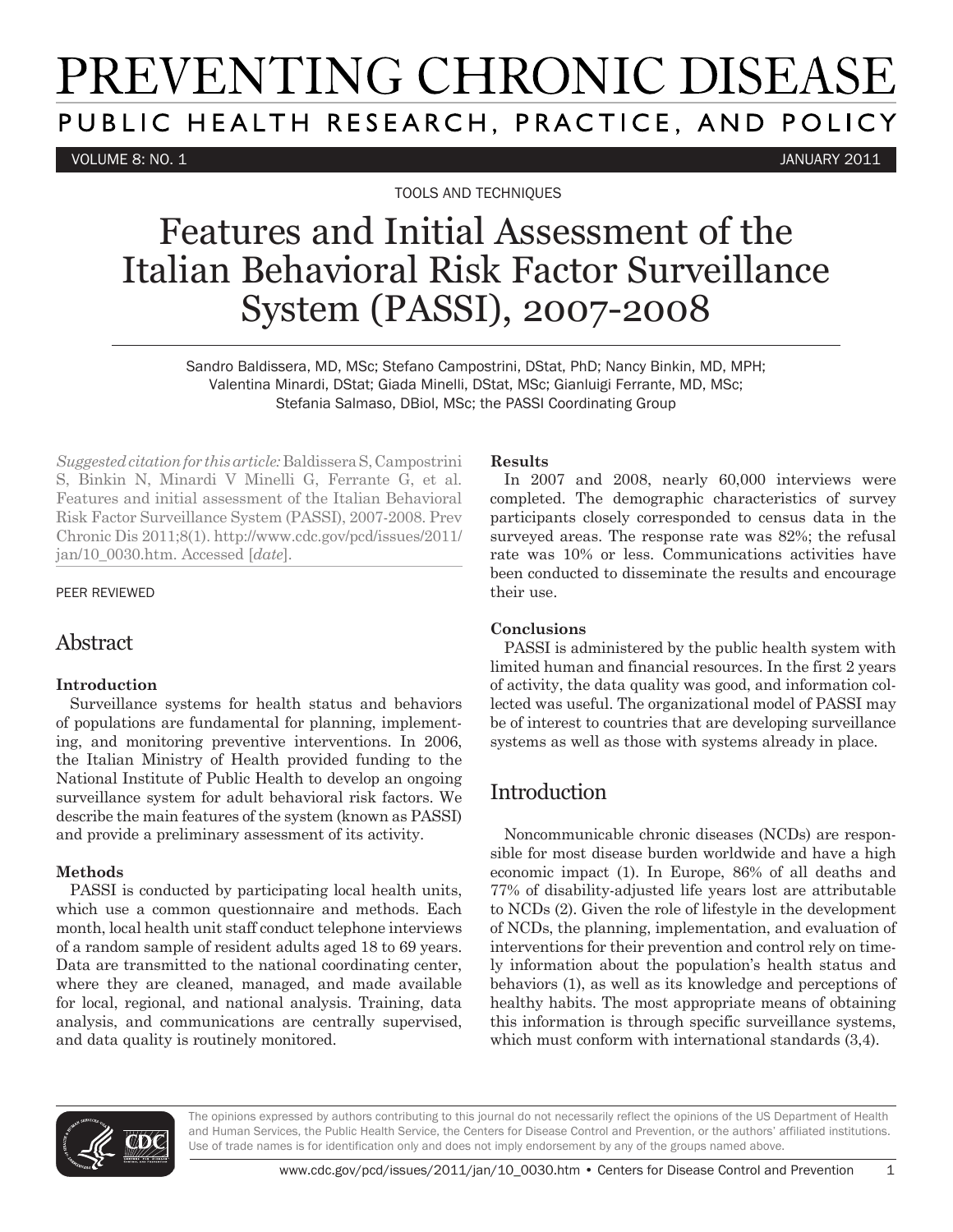In Italy, the most recent National Health and Prevention Plans include multiple interventions for tackling the most important risk factors for NCDs, in accordance with the integrated approach proposed by the World Health Organization (1). Along with other European countries, Italy adheres to a common strategy for NCD control (Gaining Health) (2) and in 2007 adopted a program called Guadagnare Salute (5).

Italy's National Statistics Institute performs periodic national surveys on health determinants and the adherence to available preventive measures (6). However, the periodicity, timeliness, and local representativeness of these data are often insufficient for planning public health actions. For these reasons, in 2006 the Italian Ministry of Health commissioned the National Centre for Epidemiology, Surveillance and Health Promotion (Centro Nazionale Epidemiologia, Sorveglianza e Promozione Della Salute, or CNESPS) of the National Institute of Public Health to develop a system for the ongoing surveillance of major behavioral risk factors and preventive measures for NCDs. The system, Progress by Local Health Units Towards a Healthier Italy (Progressi Delle Aziende Sanitarie per la Salute in Italia, or PASSI), is based on ongoing nationwide collection of data using a standardized questionnaire. We describe the system and present the results of an initial assessment of its first 2 years of activity. We evaluate population representativeness, quality of the data collection process, acceptability, costs, and sustainability of the system. Our methods are similar to those adopted in previous assessments of the initial phase of surveillance systems in the United States (7-9).

## Methods

At the request of the Ministry of Health, in 2005 and 2006, pilot studies were conducted in most of Italy's 21 regions to assess the feasibility of performing surveillance and providing local and regional data for public health interventions; the pilot studies were coordinated by CNESPS. A provisional protocol was developed by participants in the Field Epidemiology Training Program, in cooperation with regional public health professionals, based on the Behavioral Risk Factor Surveillance System of the US Centers for Disease Control and Prevention (3).

In 2006, a national committee was established to develop the definitive protocol for PASSI. The committee consisted of staff from CNESPS, graduates of the Field Epidemiology Training Program who had performed the pilot studies, and outside experts. The protocol, which has been published elsewhere (10), was approved by the ethics committee of the National Institute of Public Health.

In Italy, health care is provided by the regions, which have considerable economic and regulatory autonomy within the framework of the National Health System. The number of local health units (LHUs) per region varies between 1 and 22, with catchment populations ranging from 40,000 to more than 1 million. Because most public health interventions are planned and evaluated locally, we wanted to maintain the level of "information production" as close as possible to the level of "information use" by involving regions and LHUs directly in the surveillance process.

In PASSI, LHU personnel receive training and support from regional coordinating groups. The national coordinating group, based at CNESPS, provides leadership on technical issues, supports the regional coordinating groups, and oversees the functioning of the system.

Initially, the national coordinating group provided training on all aspects of the system to the regional coordinators. They in turn provided initial training on basic procedures to all PASSI supervisors and interviewers at the LHU level (more than 1,000 nationwide).

The questionnaire was based on questionnaires used for similar surveys, in particular the Behavioral Risk Factor Surveillance System, to facilitate the comparison of PASSI results with those from other systems (11,12).

 The questionnaire covers a variety of topics related to health behavior and prevention, all of which are considered priorities in the National Health Plan (www.ministerosalute.it/dettaglio/phPrimoPiano.jsp?id=316) and the National Prevention Plan (www.ccm-network.it/en\_ National Prev Plan) (Box). Particular attention is given to subjective aspects, such as the respondents' perceptions, opinions, knowledge, and attitudes about health behaviors, and whether their doctors provide them with appropriate medical advice. Almost all questions are closed-ended, with multiple-choice answers. Many questions are administered only to specific population subgroups.

The opinions expressed by authors contributing to this journal do not necessarily reflect the opinions of the US Department of Health and Human Services, the Public Health Service, the Centers for Disease Control and Prevention, or the authors' affiliated institutions. Use of trade names is for identification only and does not imply endorsement by any of the groups named above.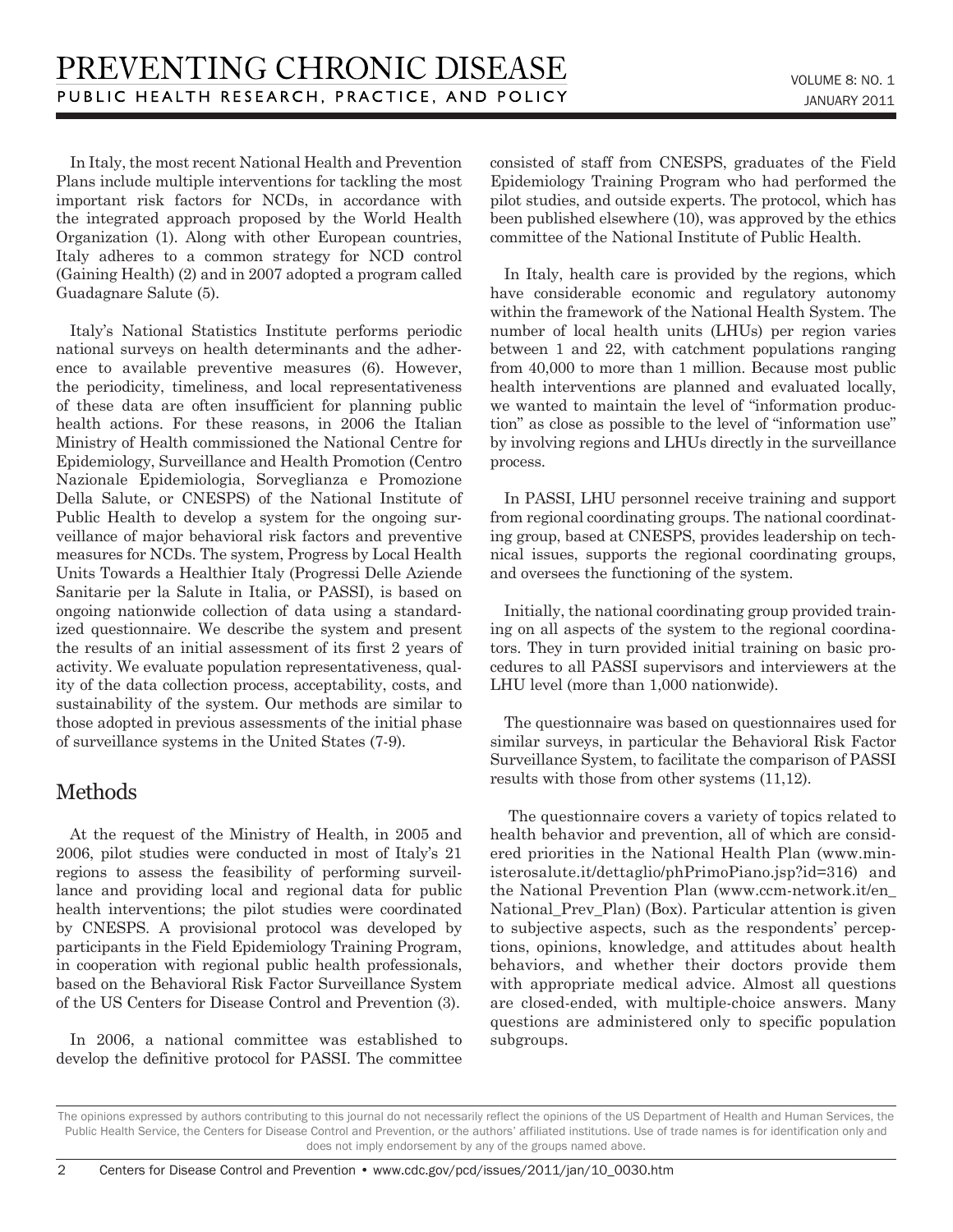The questionnaire has 4 parts:

1. Fixed core component: a standard set of 114 questions, grouped into 15 modules (Box). These questions are asked by all participating LHUs and are meant to remain substantially unchanged for many years.

data (eg, birthday, sex), home address, name of their general practitioner (GP), and often a telephone number. The sample is large enough (at least 25 people per month per LHU) so that annual estimates of the main variables can be obtained with acceptable precision at the LHU level, as well as more frequent estimates for some regions and the

- 2. Rotating core: questions on different topics that are asked in alternating years by all participating LHUs.
- 3. Optional modules: questions that regions elect to use to satisfy specific regional information needs (eg, for health promotion campaigns).
- 4. Emerging modules: a few questions, administered for brief periods, to gather timely information on important issues of a "late breaking" nature (eg, influenza).

The questionnaire is revised annually so that new questions can be added (or existing ones reworded), based on public health policy and emerging evidence on the issues addressed by the surveillance system. In the first 2 years of data collection (2007-2008), the fixed core had 2 minor revisions, and 3 optional modules were added. In late 2009, an emerging module on the A-H1N1 influenza virus was implemented, and in 2010 a revised version of the questionnaire was

| <b>Topic</b>                                      | <b>Target Population</b> |
|---------------------------------------------------|--------------------------|
| <b>Fixed core modules</b>                         |                          |
| Self-perceived health and quality of life         | All                      |
| Smoking habits                                    | All                      |
| Alcohol consumption                               | All                      |
| Cervical cancer screening                         | Women, 25-69 y           |
| Breast cancer screening                           | Women, 40-69 y           |
| Colorectal cancer screening                       | Women and men, 50-69 y   |
| Diet and nutritional status                       | All                      |
| Physical activity                                 | All                      |
| Mental health                                     | AII                      |
| Cardiovascular risk factors                       | All                      |
| Influenza vaccination                             | All                      |
| Rubella vaccination                               | Women, 18-49 y           |
| Prevention of traffic accidents                   | All                      |
| Prevention of domestic injuries                   | All                      |
| Sociodemographic aspects                          | All                      |
| Regional optional modules (since June 2008)       |                          |
| Prevention of traffic accidents (supple-<br>ment) | All                      |
| Hormone replacement therapy                       | Women, 45-60 y           |
| Child health promotion campaign                   | All                      |

entire country. Inclusion criteria and other methodologic details are reported in the Appendix.

After the sample is extracted, a letter is sent to the homes of the selected individuals. The letter explains the purpose of the system and informs the recipients that they will be contacted shortly; their GPs are also informed. Telephone numbers, if not recorded on the enrollment list, are obtained from telephone directories, from the GPs, or from the respondents themselves when they call to make an appointment after receiving the letter. Survey administrators attempt to call at least 6 times on different days of the week (including weekends) and at different times of the day; if a person cannot be reached, a substitute of the same sex and from the same age group is randomly extracted.

The questionnaire is administered via telephone interviews conducted by specially trained personnel from

introduced that included a rotating module and 2 new optional modules.

In each LHU, a random sample is extracted each month from the enrollment lists of residents aged 18 to 69 years in the catchment area, stratified by sex and age group (18- 34 y, 35-49 y, 50-69 y). These lists contain demographic the public health departments of the LHUs. After briefly explaining the objectives to the respondent, the interviewer obtains oral informed consent. The interviewer uses computer-assisted telephone interviewing or printed questionnaires and subsequent data entry on a personal computer. All data are self-reported. Because they are anonymous, they cannot be validated at the individual level.

The opinions expressed by authors contributing to this journal do not necessarily reflect the opinions of the US Department of Health and Human Services, the Public Health Service, the Centers for Disease Control and Prevention, or the authors' affiliated institutions. Use of trade names is for identification only and does not imply endorsement by any of the groups named above.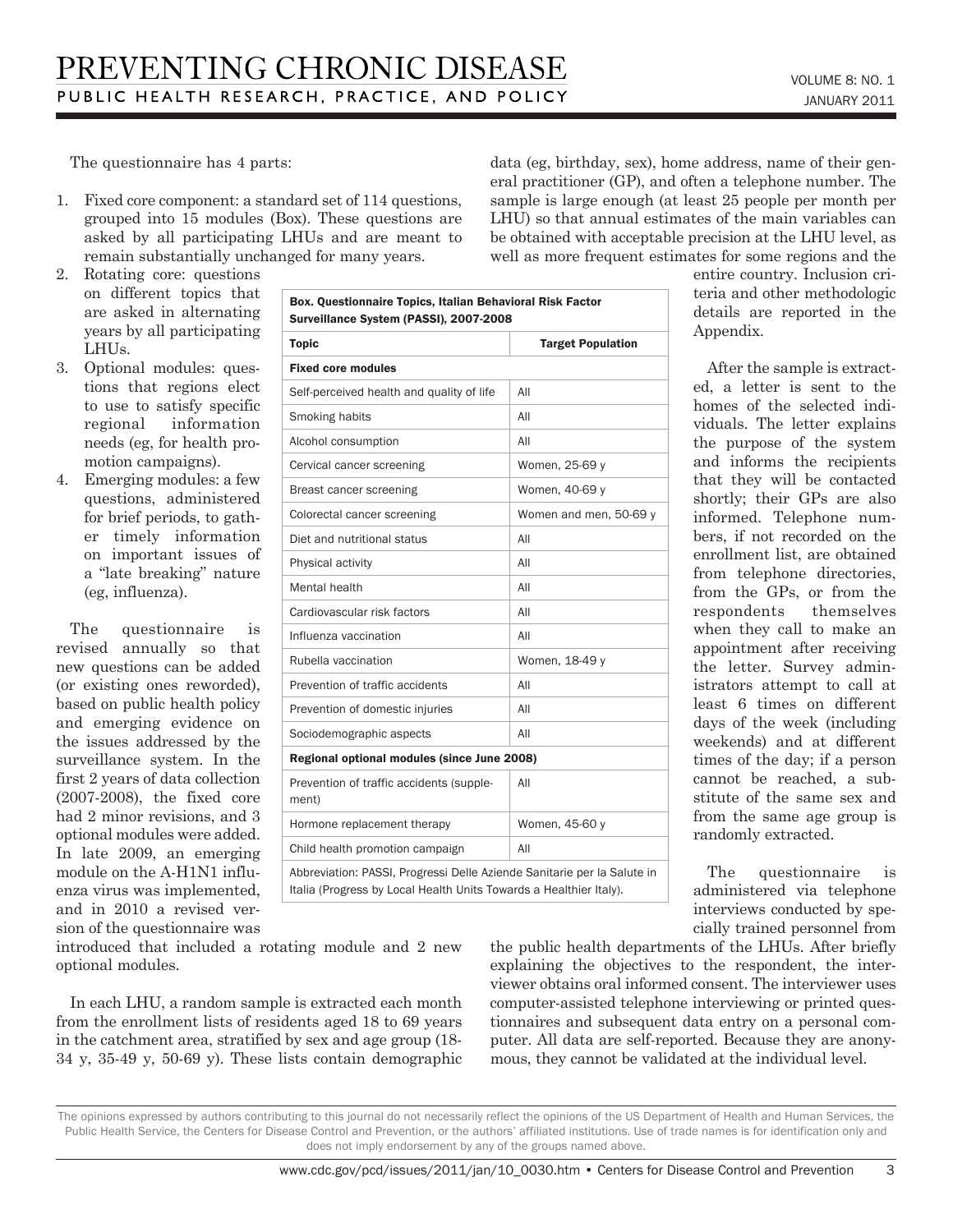The ongoing surveillance process, with interviews conducted every month, provides the system with flexibility, since items can be modified over time; it also permits evaluation of trends and seasonal variations. For small areas, more precise estimates can be obtained by aggregating data over time.

Data collected on the printed questionnaire are entered on a personal computer. All the records are encrypted and transmitted to a centralized database, where basic dataquality controls are performed. No personal identifiers appear in the database. PASSI interviewers and supervisors have protected access to the server through a web portal (www.passidati.it/), with individual user names and passwords and differentiated access profiles. Uploaded records are accessible to the local coordinators, and input errors can be corrected online.

The quality of the data collection process is automatically monitored using indicators modeled after international standards (13,14) (Appendix). After all interviews collected in a calendar year are uploaded, data are checked and edited at the central level.

To calculate regional and national pool estimates, the data from the different LHUs are aggregated. Because the LHUs differ considerably in terms of population size, and the sizes of the samples also differ substantially, a weight specific for each LHU stratum is added to each record to account for the number of interviews performed in each of the 6 strata of the LHU's sample and the size of the corresponding strata in the LHU's target population. Edited datasets are subsequently made available for downloading to regions and LHUs. CNESPS performs national-level analyses and provides the regions and LHUs with tools for obtaining local results, such as data analysis plans and codes to run statistical programs.

#### Results

Data collection began in 2007 in 19 regions, and 20 regions participated in 2008. The number of participating LHUs was 124 (74%) in 2007 and 136 (84%) in 2008. Approximately 85% of Italy's 18- to 69-year-old population was covered in 2008.

The number of interviews performed rose from 22,006 in 2007 to 37,819 in 2008, of which 13% and 22%, respectively, were computer-assisted telephone interviews. The monthly number of interviews performed in each region varied widely (range, 25-500) because of differences in population size and number of LHUs. The median duration of interviews for both years was 20 minutes.

The demographic composition of the PASSI national pool sample in 2007 reflected the distribution by age and sex of the population in the corresponding LHUs, as determined by the National Statistics Institute. In the PASSI sample, the younger strata were slightly underrepresented and the older strata overrepresented; the maximum difference was 1.1 percentage points compared with official demographic figures (Table).

The eligibility rates for 2007 and 2008 were 92% and 91%, respectively, and the response rate for both years was 82%. The refusal rate was 10% for 2007 and 8% for 2008. Partial interviews and break-offs (Appendix) accounted for less than 1% of all registered interviews.

The National Centre for Disease Prevention and Control (Centro Nazionale per la Prevenzione e il Controllo Delle Malattie, or CCM) provided the National Institute of Public Health with  $\epsilon$ 1 million (US \$1.27 million), used for the national coordinating activities and for supporting the regions in the first 3 years of the project. The participating regions and LHUs contributed part-time personnel, and some regions provided incentives for interviewers. The cost of an interview at the LHU level was an estimated  $\epsilon$ 20 (US \$25.46), including preparatory activities and data entry but excluding the coordinating costs.

Preliminary results were presented at the 5th International Conference on Behavioral Risk Factor Surveillance in 2007, in Rome, organized by the National Institute of Public Health and the CCM. The national results of the first year of surveillance (2007) were presented in 2008 during an official workshop in Rome. In September 2009, updated PASSI data were presented at a national conference of the Italian program Guadagnare Salute, sponsored by the Ministry of Health. General annual reports and brief reports on specific health topics have been produced and made available to stakeholders. One peer-reviewed article has been published (15). Most regions and many LHUs have already released their surveillance data and used them for local public health activities. National, regional, and local reports, documents, and other relevant material

The opinions expressed by authors contributing to this journal do not necessarily reflect the opinions of the US Department of Health and Human Services, the Public Health Service, the Centers for Disease Control and Prevention, or the authors' affiliated institutions. Use of trade names is for identification only and does not imply endorsement by any of the groups named above.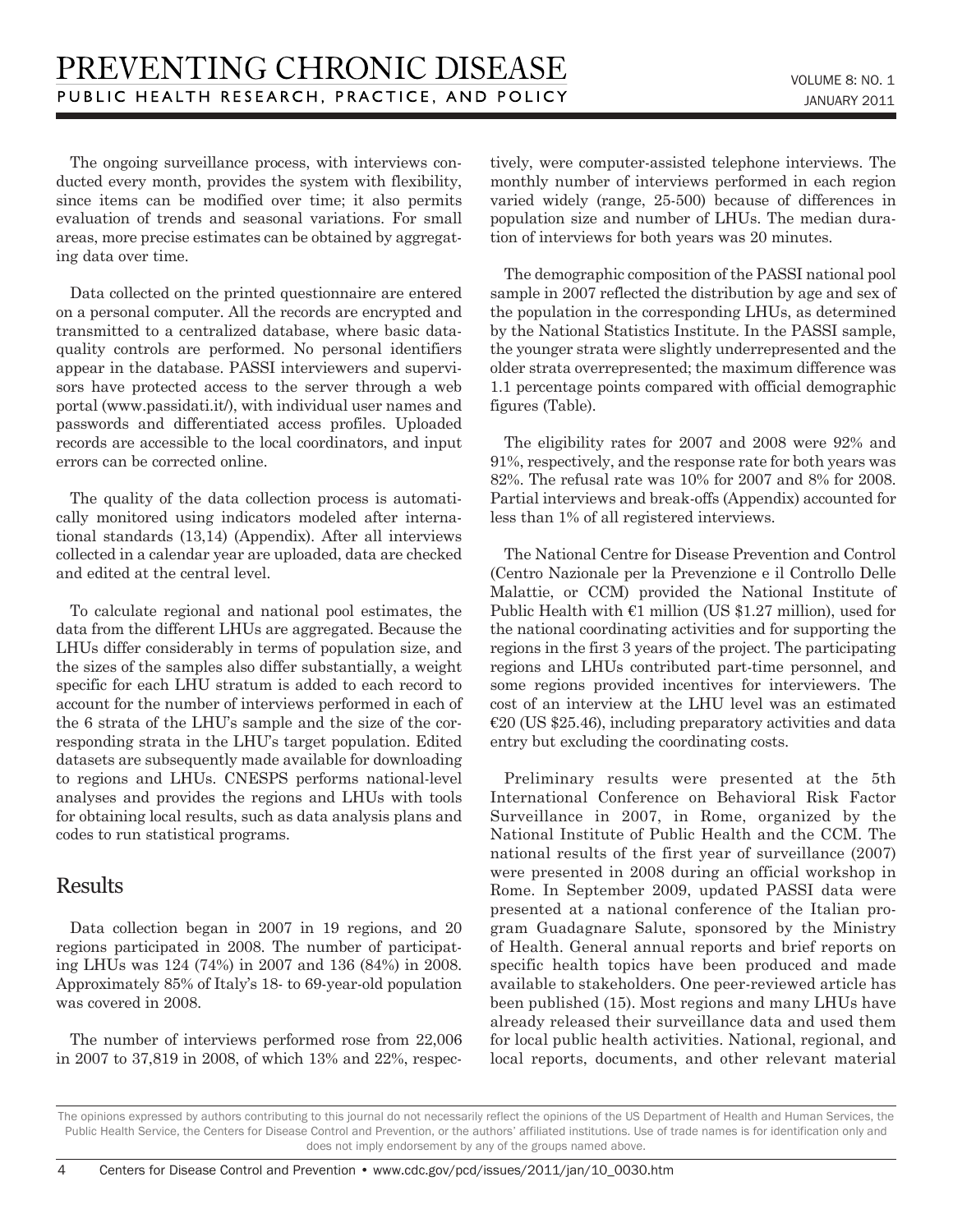for PASSI are accessible online (www.epicentro.iss.it/ passi/english.asp).

#### Discussion

Although we are conducting a more complete evaluation of PASSI, following internationally accepted guidelines (16), and validation studies are being performed to compare the results with those provided by other information sources, this article nonetheless highlights some important characteristics of PASSI. First, the study sample appears to be representative of the target population. Second, acceptability by respondents also appears high, as suggested by low refusal rates and the negligible proportion of incomplete interviews. The response rate compares favorably with rates reported in the most successful international surveys (17,18). Furthermore, data collected by PASSI seem to be of practical use, as demonstrated by the fact that many public health agencies use the data for communication, policy making, and health intervention planning.

Perhaps the most important feature of PASSI is that it is carried out by the public health system at the local level, which seems to have many advantages. In particular the sampled individuals were contacted and interviewed by LHU personnel, which seems to have contributed to the high level of participation; LHUs' lists of residents were readily available for sampling; and direct involvement of LHU personnel in managing the system provided them with the opportunity and motivation to identify and monitor the needs of their populations and their perceptions of the preventive interventions offered.

However, PASSI does have some limitations. In particular, as with any health survey, the reliability and validity of self-reported behavior may be problematic (19). Furthermore, people who are younger than 18 years or older than 69 years are not included in the survey. The age range of 18 to 69 years was chosen because minors cannot provide informed consent to be interviewed by telephone and because even mild cognitive impairment, which is present in a sizable proportion of older people (20), can reduce the reliability of the answers. Moreover, many preventive programs monitored by PASSI, such as tumor screening, are recommended for people up to age 70 years. To obtain information on the health status of the elderly, a different approach (known as PASSI d'Argento) is being piloted with assistance from the national coordinating group; this approach focuses more on health issues of the elderly and allows for face-to-face and, if necessary, proxy interviews.

A critical aspect of PASSI is sustainability. The system is still considered experimental, without a stable institutional setting. Local surveillance is conducted by public health staff who have other routine responsibilities. This situation generates fatigue, which is exacerbated by insufficient political and financial support in some regions, where public health infrastructures are more fragile. Another challenge is maintaining a sense of usefulness when prevalences for many of the variables change little over time. Geographic comparisons have proved useful in sustaining the momentum of the US system (8,9), and as the number of collected interviews increases over time, subgroup analyses at the local level will be possible, improving targeting of health interventions.

Despite these limitations, many regions and LHUs support the goal of creating an institutional setting for PASSI. Furthermore, in 2009, the CCM renewed funding for PASSI for 2 years so that it could be implemented throughout the entire country. Another substantial contribution to the improvement of PASSI has been its link to the international health promotion and surveillance community (21). Our experience shows that a surveillance system such as PASSI can operate with a reasonable amount of resources, producing useful data and gaining the support of its main stakeholders. We believe that PASSI is an interesting model both for countries intending to develop similar surveillance systems and those in which such systems are already in place.

## Acknowledgments

We are grateful to Mark Kanieff for editorial assistance and to all the local and regional PASSI coordinators and interviewers for their competence and commitment.

The CCM of the Italian Ministry of Health provided funding for this study (grant no. 4393/2004-Ccm).

## Author Information

Corresponding Author: Stefano Campostrini, DStat,

The opinions expressed by authors contributing to this journal do not necessarily reflect the opinions of the US Department of Health and Human Services, the Public Health Service, the Centers for Disease Control and Prevention, or the authors' affiliated institutions. Use of trade names is for identification only and does not imply endorsement by any of the groups named above.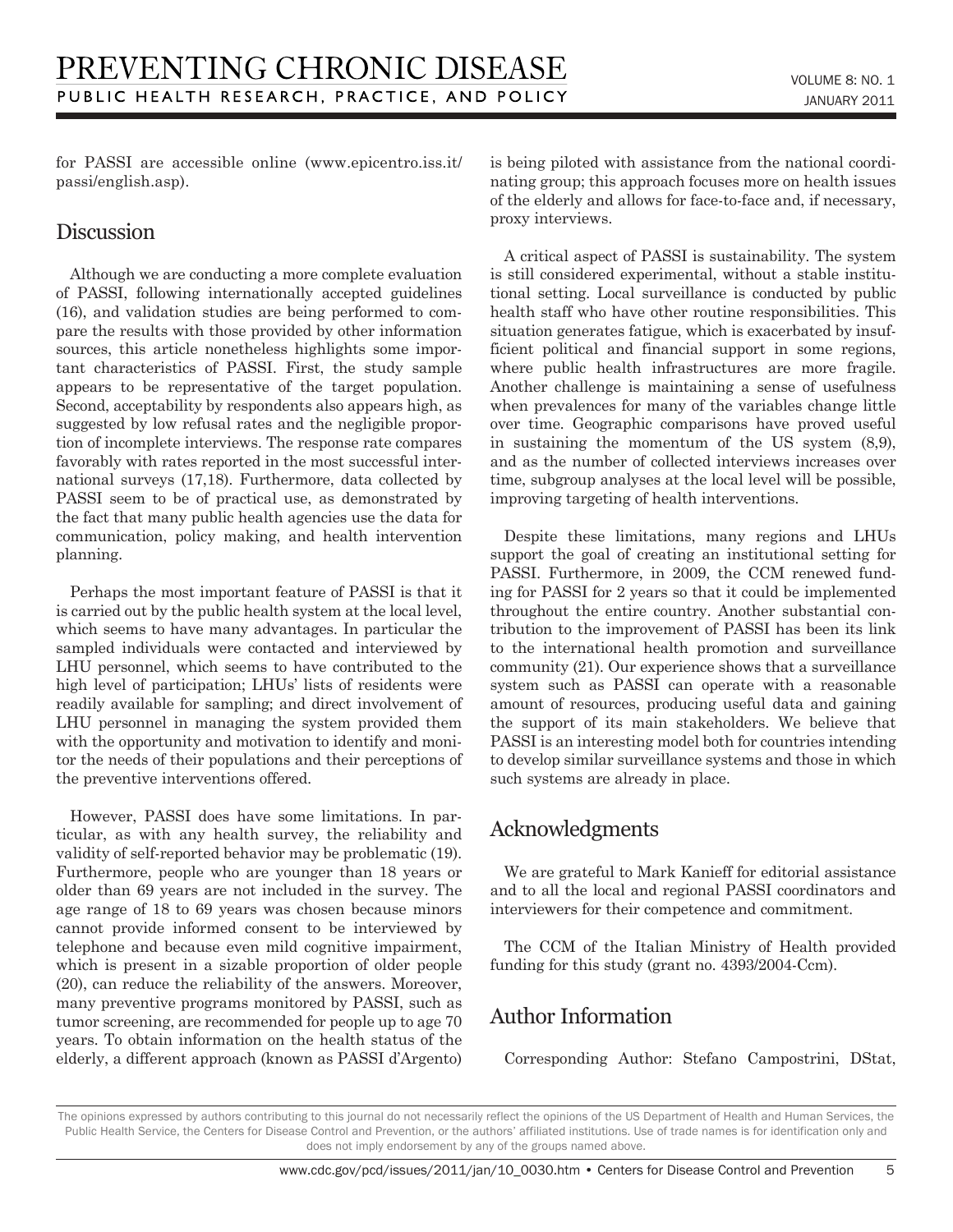PhD, Department of Statistics, Ca' Foscari University, San Giobbe, Cannaregio 873, 30121 Venice, Italy. Telephone: 39-041-2347427. E-mail: stefano.campostrini@unive.it.

Author Affiliations: Sandro Baldissera, Nancy Binkin, Valentina Minardi, Giada Minelli, Gianluigi Ferrante, Stefania Salmaso, National Institute of Public Health, Rome, Italy; the PASSI Coordinating Group (Paolo D'Argenio, Barbara De Mei, Gabriele Fontana, Alberto Perra, Valentina Possenti, National Institute of Public Health, Rome, Italy; Nicoletta Bertozzi, Department of Public Health, Cesena, Italy; Giuliano Carrozzi, Department of Public Health, Modena, Italy; Angelo D'Argenzio, Department of Public Health 2, Caserta, Italy; Pirous Fateh-Moghadam, Provincial Agency for Health Services, Trento, Italy; Massimo Oddone Trinito, Department of Public Health C, Rome, Italy; Stefania Vasselli, Ministry of Work, Health, and Social Policy, Rome, Italy; Eva Benelli, Stefano Menna, Zadig Scientific Communications, Rome, Italy).

#### References

- 1. Preventing chronic diseases: a vital investment. World Health Organization; 2005. http://www.who.int/chp/ chronic disease report/full report.pdf. Accessed August 11, 2010.
- 2. Gaining Health: the European strategy for the prevention and control of noncommunicable diseases. World Health Organization, Regional Office for Europe; 2006. http://www.euro.who.int/document/E89306.pdf. Accessed August 11, 2010.
- 3. Behavioral Risk Factor Surveillance System operational and user's guide version 3.0. Centers for Disease Control and Prevention; 2006. ftp://ftp.cdc.gov/pub/ Data/Brfss/userguide.pdf. Accessed September 20, 2010.
- 4. Teutsch SM, Churchill RE. Principles and practice of public health surveillance. 2nd edition. New York (NY): Oxford University Press; 2000.
- 5. Guadagnare Salute: rendere facili le scelte salutari. Italian Ministry of Health. http://www.ministero salute.it/imgs/C\_17\_pubblicazioni\_605\_allegato.pdf. Accessed August 11, 2010.
- 6. Condizioni di salute, fattori di rischio e ricorso ai servizi sanitari 2005. Istituto Nazionale di Statistica; 2007. http://www.istat.it/salastampa/comunicati/non\_ calendario/20070302\_00/testointegrale.pdf. Accessed

August 11, 2010.

- 7. Nelson DE, Holtzman D, Waller M, Leutzinger C, Condon K. Objectives and design of the Behavioral Risk Factor Surveillance System. Proceedings of the Survey Research Methods Section, American Statistical Association; 1998. https://www.amstat. org/sections/SRMS/Proceedings/papers/1998\_032.pdf. Accessed February 4, 2010.
- 8. Gentry EM, Kalsbeek WD, Hogelin GC, Jones JT, Gaines KL, Forman MR, et al. The behavioral risk factor surveys: II. Design, methods, and estimates from combined state data. Am J Prev Med 1985;1(6):9-14.
- 9. Remington PL, Smith MY, Williamson DF, Anda RF, Gentry EM, Hogelin GC. Design, characteristics, and usefulness of state-based behavioral risk factor surveillance: 1981-87. Public Health Rep 1988;103(4):366- 75.
- 10. Coordinating technical group of the behavioural risk factor system (PASSI). PASSI (Progressi Delle Aziende Sanitarie per la Salute in Italia), an Italian behavioural risk factor system: results 2007. Rome (IT): Istituto Superiore di Sanità; 2009. http://www. iss.it/binary/publ/cont/07-30.1195128446.pdf. Accessed August 11, 2010.
- 11. Behavioral Risk Factor Surveillance System: questionnaires. Atlanta (GA): Centers for Disease Control and Prevention. http://www.cdc.gov/brfss/questionnaires/ questionnaires.htm. Accessed February 4, 2010.
- 12. Condizioni di salute e ricorso ai servizi sanitari. Istituto Nazionale di Statistica; 2004. http://www. istat.it/strumenti/rispondenti/indagini/famiglia\_ societa/salute/. Accessed August 11, 2010.
- 13. Standard definitions: final dispositions of case codes and outcome rates for surveys. 5th edition. Lenexa (KS): American Association for Public Opinion Research; 2008. http://www.aapor.org/AM/Template. cfm?Section=Standard\_Definitions&Template=/ CM/ContentDisplay.cfm&ContentID=1273. Accessed August 11, 2010.
- 14. US Census Bureau statistical quality standards. Reissued June 2010. http://www.census.gov/quality/ standards/Quality\_Standards\_June2010.pdf. Accessed September 24, 2010.
- 15. Binkin N, Gigantesco A, Ferrante G, Baldissera S. Depressive symptoms among adults 18-69 years in Italy: results from the Italian behavioural risk factor surveillance system, 2007. Int J Public Health 2009; 55(5)479-88.
- 16. Guidelines for evaluating surveillance systems.

The opinions expressed by authors contributing to this journal do not necessarily reflect the opinions of the US Department of Health and Human Services, the Public Health Service, the Centers for Disease Control and Prevention, or the authors' affiliated institutions. Use of trade names is for identification only and does not imply endorsement by any of the groups named above.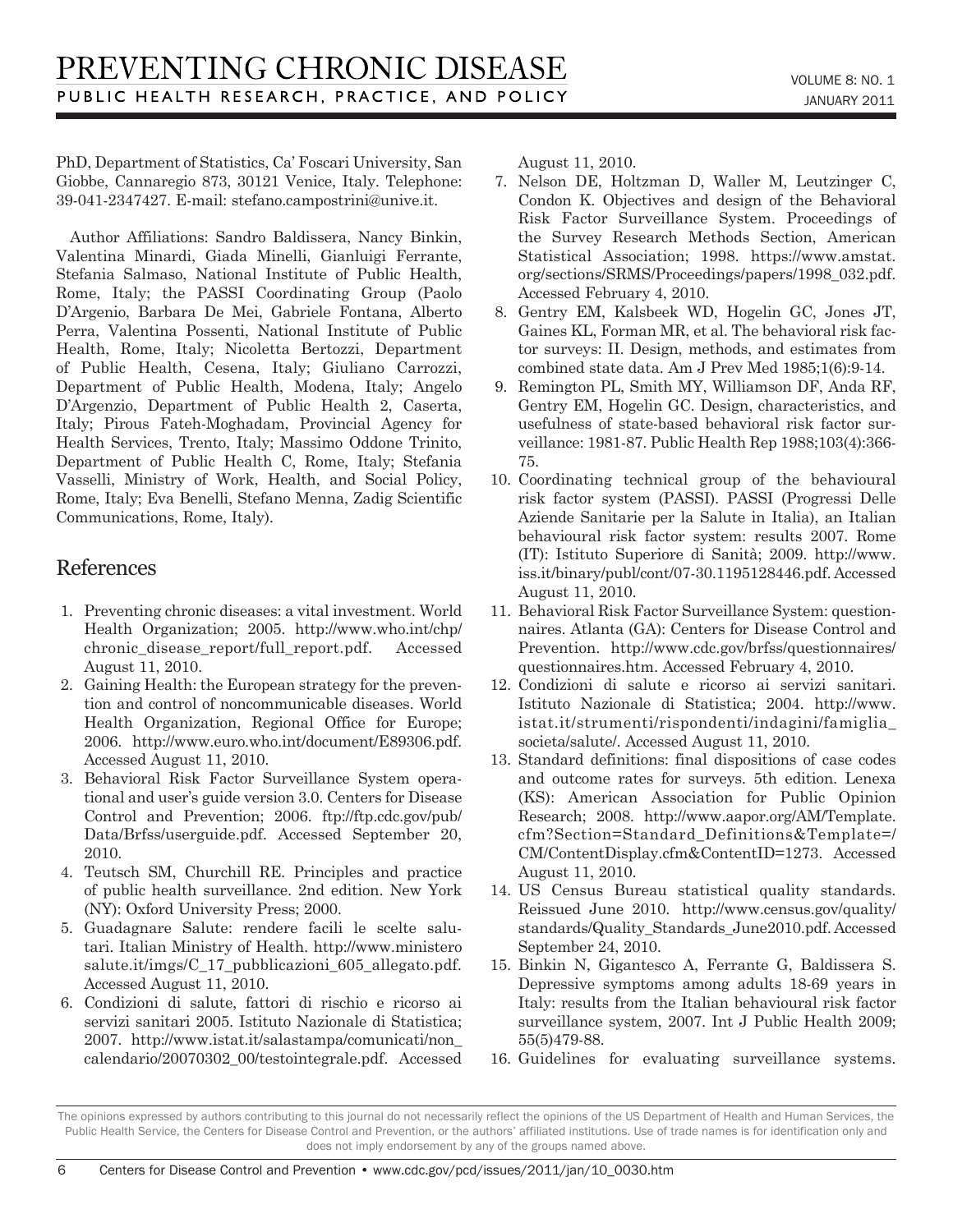MMWR Morb Mortal Wkly Rep 1988;37 Suppl 5:1-18.

- 17. Curtin R, Presser S, Singer E. Changes in telephone survey nonresponse over the past quarter century. Public Opin Q 2005;69(1):87-98.
- 18. Groves RM. Nonresponse rates and nonresponse bias in household surveys. Public Opin Q 2006;70(5):646- 75.
- 19. Powell-Griner E. How to use the online proceedings of the survey research methods section. American Statistical Association. http://www.amstat.org/ Sections/Srms/Proceedings. Accessed February 4, 2010.
- 20. Panza F, D'Introno A, Colacicco AM, Del Parigi A, Caselli RJ, Pilotto A, et al. Current epidemiology of mild cognitive impairment and other predementia syndromes. Am J Geriatr Psychiatry 2005;13(8):633- 44.
- 21. Campostrini S, McQueen DV, Evans L. Health promotion and surveillance: the establishment of an IUHPE global working group. Glob Health Promot 2009;16(4):58-60.

#### Table

Table. Representativeness of Sample for Italian Behavioral Risk Factor Surveillance System (PASSI), 2007

| <b>Sex and Age Group</b> | 2007 PASSI Pool, % | 2006 Population, % <sup>a</sup> |
|--------------------------|--------------------|---------------------------------|
| Men, 18-34 y             | 14.4               | 15.5                            |
| Men, 35-49 y             | 17.0               | 17.1                            |
| Men, 50-69 y             | 18.1               | 17.1                            |
| Women, 18-34 y           | 14.5               | 15.1                            |
| Women, 35-49 y           | 17.1               | 17.0                            |
| Women, 50-69 y           | 18.9               | 18.2                            |

Abbreviation: PASSI, Progressi Delle Aziende Sanitarie per la Salute in Italia (Progress by Local Health Units Towards a Healthier Italy).

a National Statistics Institute data based on estimates for December 31, 2006, from the same local health units covered by PASSI.

## Appendix. Eligibility and Outcome Rates for the Italian Behavioral Risk Factor Surveillance System (PASSI)

In Progress by Local Health Units Towards a Healthier Italy (Progressi Delle Aziende Sanitarie per la Salute in Italia, or PASSI), the target population consists of all 18- to 69-year-olds who reside in the local health unit (LHU) area. The following equations were used to calculate interview outcomes:

> $(I + P) + R + (eNC \cdot NC + 1/2TNF)$ \_\_\_\_\_\_\_\_\_\_\_\_\_\_\_\_\_\_\_\_\_\_\_\_\_\_\_\_\_  $(I + P) + R + RNE + (NC + TNF)$

Eligibility Rate =

Response Rate =

$$
\frac{(1+P)}{(1+P) + R + (eNC + NC + \frac{1}{2}TNF)}
$$

Refusal Rate =

$$
\frac{R}{(I+P) + R + (eNC \cdot NC + \frac{1}{2}TNF)}
$$

The survey (eligible) population consists of residents aged 18 to 69 years enrolled on the LHU lists who have a telephone number available and can be interviewed by telephone.

The ineligible units in the LHU lists may be either people who no longer belong to the target population (eg, who moved away or died; in 2007 they constituted 2% of the sample) or people who are in the target population but are not eligible according to the protocol, such as those who do not understand Italian, who cannot participate in the interview (eg, because of serious handicaps), or who are hospitalized or institutionalized (3% in 2007).

People who are reached by the survey and discovered to be not eligible (RNE) are excluded and replaced by people who are randomly selected from the same age and sex stratum.

Sampled people who are not reached by the survey are substituted following the same procedures; their eligibility status is unknown and must be estimated indirectly. They belong to 1 of 2 categories:

1) Those for whom a telephone number was not found (TNF) despite an exhaustive search following the protocol procedures (8% of the sampled population in 2007). It was assumed that half of these people actually had telephones and were thus eligible, given the proportion of Italian families who do not have a landline or a cell phone (3.9%), as estimated by the National Statistics Institute (www.istat.it/salastampa/comunicati/non\_ calendario/20070724\_01/testointegrale.pdf).

2) Noncontacts (NC): sampled people who have a telephone number available but who could not be contacted, despite repeated attempts, following the protocol procedures. The proportion of eligible units in the noncontacts (eNC) is estimated from the proportion of eligible units in the reached population.

Contacts are people who are reached by the survey and confirmed to be eligible. Contacts who refuse to be interviewed or who break off the inter-

The opinions expressed by authors contributing to this journal do not necessarily reflect the opinions of the US Department of Health and Human Services, the Public Health Service, the Centers for Disease Control and Prevention, or the authors' affiliated institutions. Use of trade names is for identification only and does not imply endorsement by any of the groups named above.